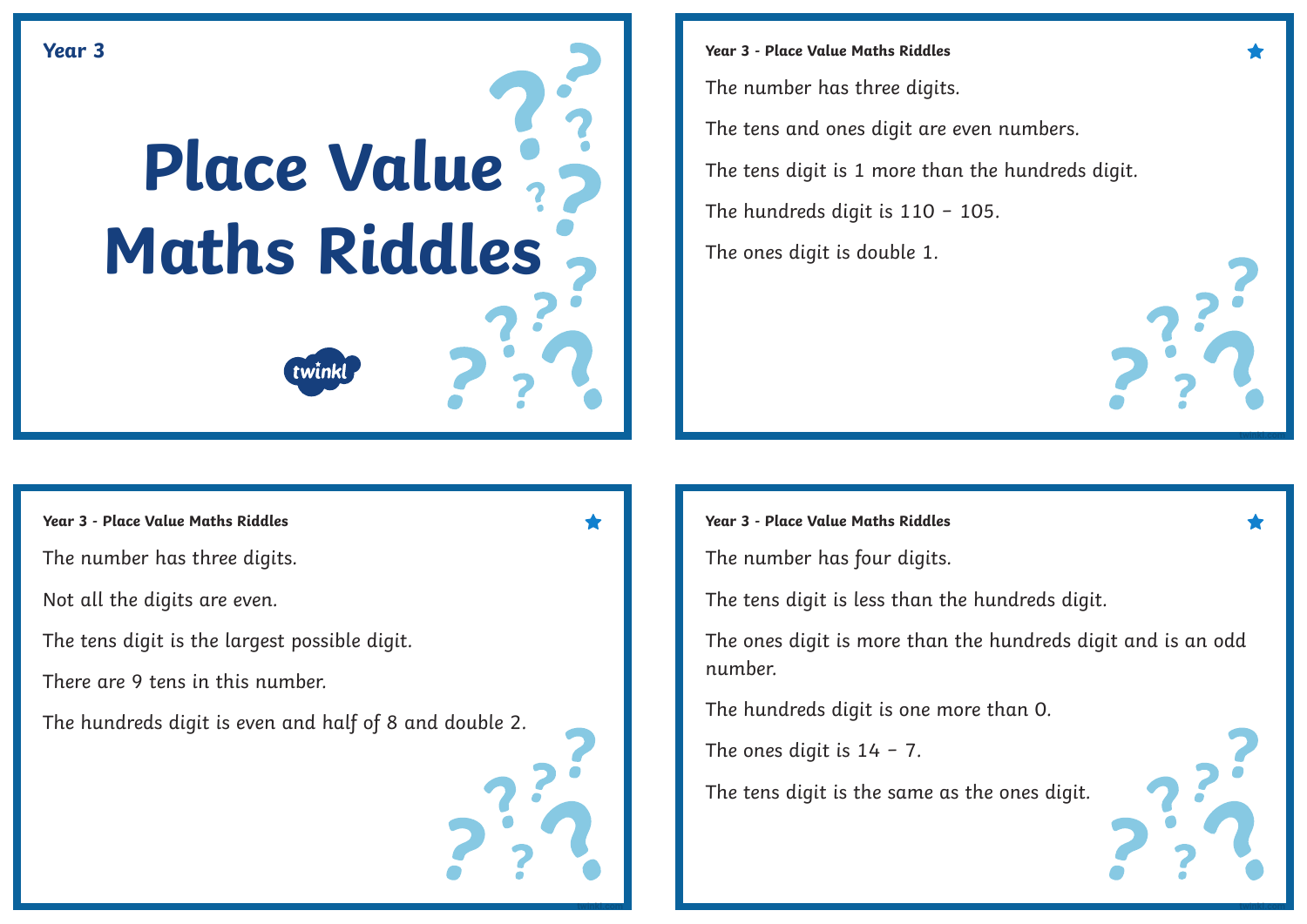## **Year 3 - Place Value Maths Riddles**

The number has four digits.

The ones digit is 91 − 82.

The hundreds digit is an odd number, which is bigger than 1 but smaller than 4.

The tens digit is the same as  $3 + 3 + 3$ .

The thousands digit is 1 more than 0.

# **[twinkl.com](https://www.twinkl.com.au/resources/australian-resources-3---4-mathematics-number-and-algebra/australian-resources-3---4-mathematics-number-and-algebra-number-and-place-value/place-value-number-and-place-value-number-and-algebra-mathematics-3-4-australia)**

**Year 3 - Place Value Maths Riddles**

All four digits are even.

The hundreds digit is double the ones digit.

The ones digit is double the tens digit.

The tens digit is 1 more than 1.

The thousands digit is 2 more than the ones digit.

## **Year 3 - Place Value Maths Riddles**

There are two odd numbers that are the same and two even numbers that are the same.

The tens digit is less than the ones digit.

The ones digit is 1 less than 1.

The tens digit is 1 more than the 1 digit.

The hundreds digit is the same as the ones digit.



**[twinkl.com](https://www.twinkl.com.au/resources/australian-resources-3---4-mathematics-number-and-algebra/australian-resources-3---4-mathematics-number-and-algebra-number-and-place-value/place-value-number-and-place-value-number-and-algebra-mathematics-3-4-australia)**

### **Year 3 - Place Value Maths Riddles**

The number has four digits.

The tens digit is the same as  $8 - 8$ .

The thousands digit is seven more than the tens digit.

**[twinkl.com](https://www.twinkl.com.au/resources/australian-resources-3---4-mathematics-number-and-algebra/australian-resources-3---4-mathematics-number-and-algebra-number-and-place-value/place-value-number-and-place-value-number-and-algebra-mathematics-3-4-australia)**

**[twinkl.com](https://www.twinkl.com.au/resources/australian-resources-3---4-mathematics-number-and-algebra/australian-resources-3---4-mathematics-number-and-algebra-number-and-place-value/place-value-number-and-place-value-number-and-algebra-mathematics-3-4-australia)**

The ones digit is the number of sides of a square.

The hundreds digit is the same as the tens.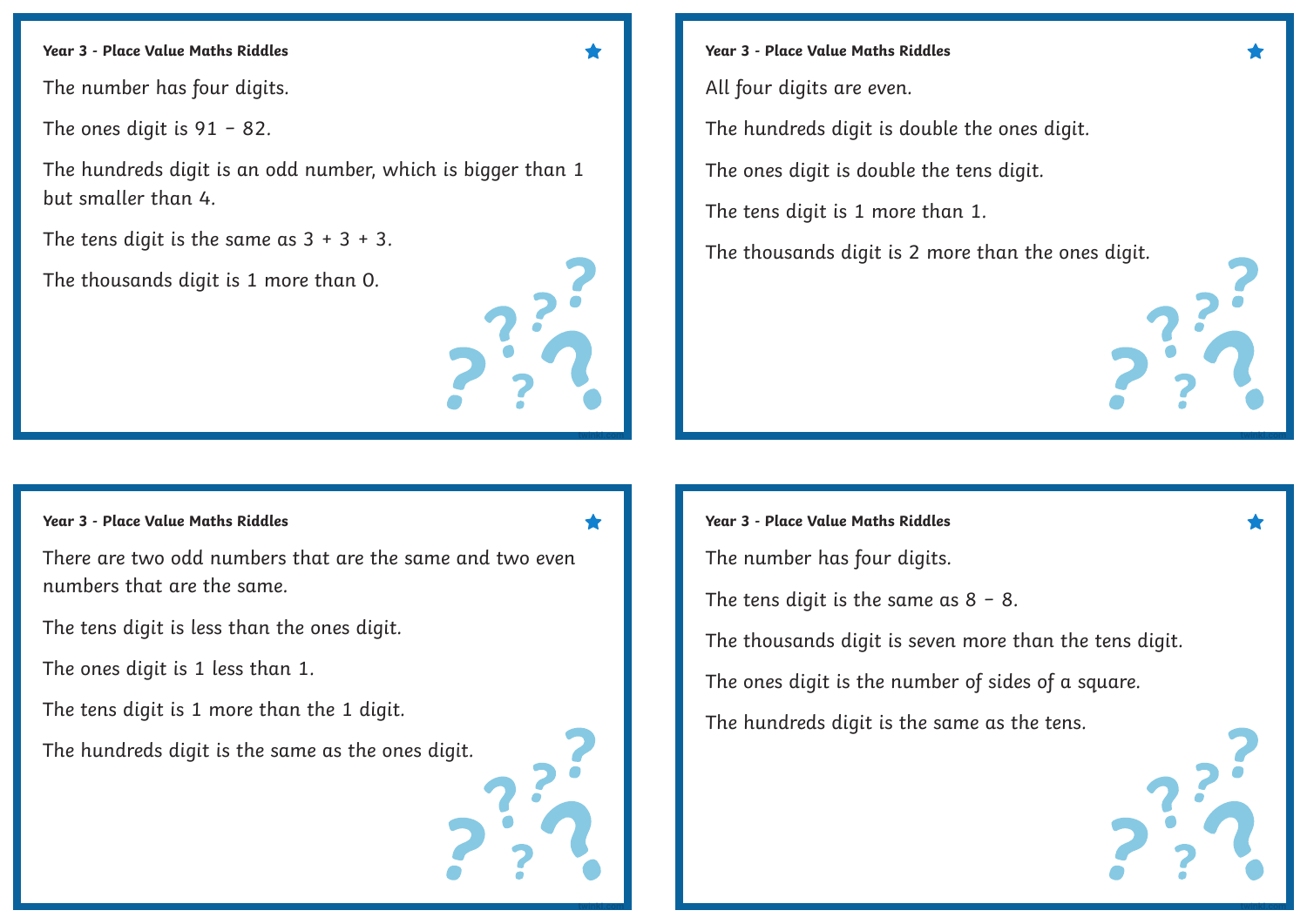

**Year 3 - Place Value Maths Riddles Answers Year 3 - Place Value Maths Riddles Answers**

The number has three digits.

Not all the digits are even.

The tens digit is the largest possible digit.

There are 9 tens in this number.

The hundreds digit is even and half of 8 and double 2.

**Year 3 - Place Value Maths Riddles Answers** The number has three digits. The tens and ones digit are even numbers. The tens digit is 1 more than the hundreds digit. The hundreds digit is 110 − 105. The ones digit is double 1.

# **562**

The number has four digits.

The tens digit is less than the hundreds digit.

The ones digit is more than the hundreds digit and is an odd number.

The hundreds digit is one more than 0.

The ones digit is 14 − 7.

The tens digit is the same as the ones digit.

# **[twinkl.com](https://www.twinkl.com.au/resources/australian-resources-3---4-mathematics-number-and-algebra/australian-resources-3---4-mathematics-number-and-algebra-number-and-place-value/place-value-number-and-place-value-number-and-algebra-mathematics-3-4-australia) [twinkl.com](https://www.twinkl.com.au/resources/australian-resources-3---4-mathematics-number-and-algebra/australian-resources-3---4-mathematics-number-and-algebra-number-and-place-value/place-value-number-and-place-value-number-and-algebra-mathematics-3-4-australia) 490 1077**

**[twinkl.com](https://www.twinkl.com.au/resources/australian-resources-3---4-mathematics-number-and-algebra/australian-resources-3---4-mathematics-number-and-algebra-number-and-place-value/place-value-number-and-place-value-number-and-algebra-mathematics-3-4-australia)**